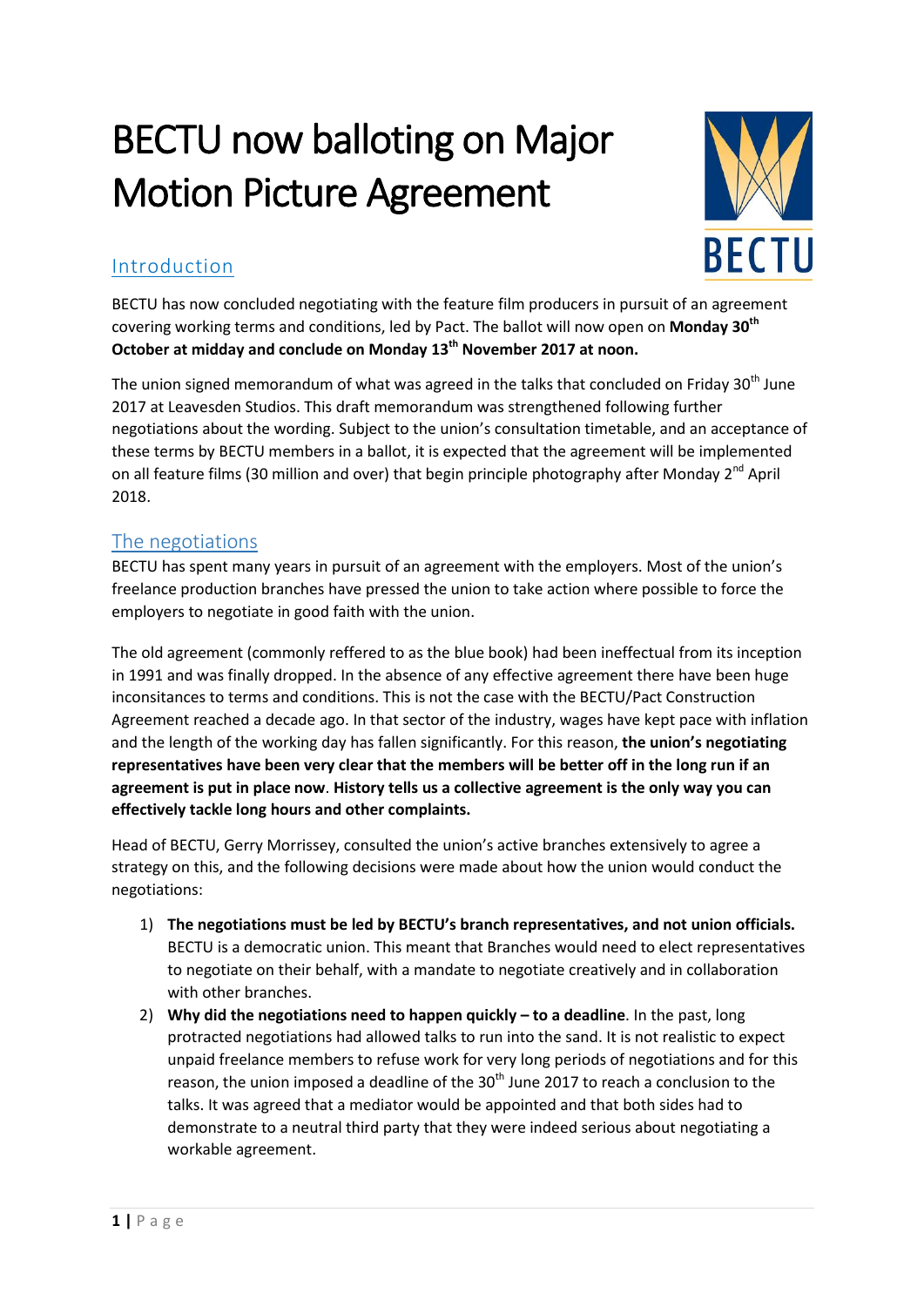- 3) In the absence of an existing agreement, reaching a perfect deal would be impossible in such a short period. It was agreed that **the union needs to negotiate the best terms possible in the time-frame available** and then use this to build upon in subsequent years. For this reason, the union representatives and producers have agreed, in principle, that the proposed agreement will be subject to regular review with a forum that will be established, and meet regularly, between the production branches and employers.
- 4) The employers' opening position was that the agreement must be a framework to harmonise existing terms and conditions and that it must not be 'inflationary'. **BECTU's position was that the terms should be fair and reasonable, and they should address a number of injustices, and unwelcome working practices that have grown up in the years in which there was no agreement.** BECTU repeatedly made these arguments.
- 5) In addition, BECTU aimed **to improve conditions**, and to ensure that working days were structured in a way that incentivises employers not to work unnecessarily long days. The union's negotiators bore this in mind when negotiating overtime 'increments' and also by negotiating to make longer working days generally more expensive (i.e. by ensuring that departments that currently don't receive overtime will start to do so, thereby increasing the cost to production of very long days).

With this approach, it was BECTU's aim to negotiate the best, and most acceptable agreement that is achievable through negotiation at the present time. In the negotiations, it was also the union's position that we were seeking a platform for building a steadily improving set of terms and conditions.

It was our aim that this should be done in a way that ensures that the employers will have to negotiate with the union's representatives in good faith. We believe we have achieved that.

A good agreement is a partnership agreement that creates opportunities rather than disagreements. This agreement provides that mechanism for both sides to prevent day-to-day problems and build a stronger and more secure industry for everyone.

# The negotiators – negotiated by the crew, for the crew

This proposed agreement was negotiated by representatives who were chosen by BECTU branches. Those branches all have their own democratic structures and BECTU always urges each department to ensure that their negotiator will look after the concerns of all parts of their relevant department.

#### **This proposed agreement was not driven by BECTU officials. It was negotiated by crew members, for crew members.**

The branch negotiators gave up a significant amount of their own time and often turned down paying work to attend these tough and demanding negotiations. The film industry is one in which members often say that they would be reluctant to "put their heads above the parapet" in fear of how it will affect their career. Because of this, these negotiators deserve special credit for their willingness to stay locked in long days of talks – often in negotiations that became heated and tense.

On behalf of the whole membership, BECTU would like to thank these members for their selfless work on behalf of everyone. The union is proud of the dignified and assertive way that they conducted themselves, respected each other's aspirations in the negotiations, and interacted with employers.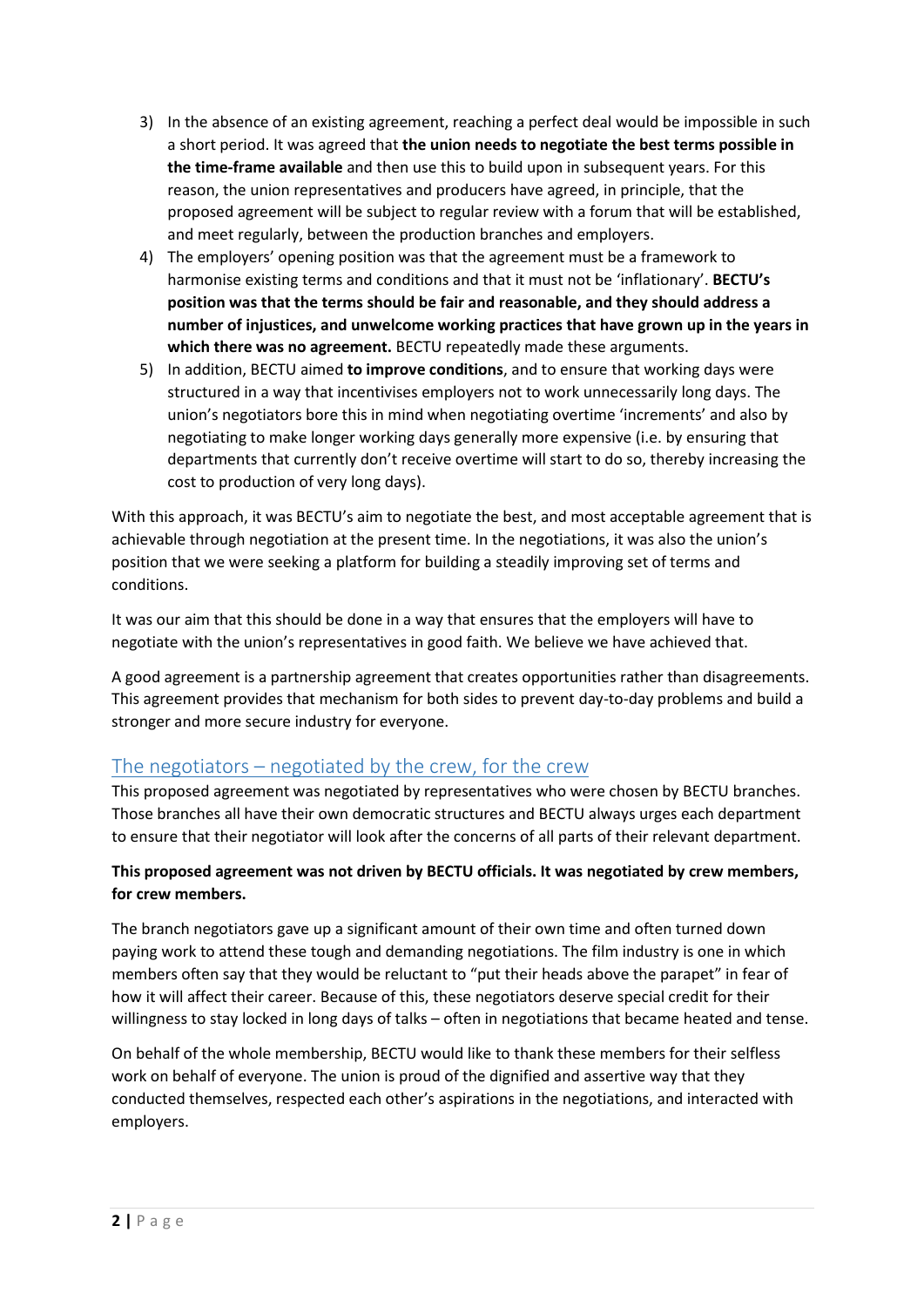Gerry Morrissey has overseen hundreds of collective negotiations in all sectors of TV, Film and Theatre and he has asked for his thanks to be passed on to these negotiators, along with his confidence that they have achieved the best deal that is possible under the circumstances.

Each branch has now been urged to hold a formal meeting to seek endorsement for the agreement in its current form.

## What has been negotiated

**Please note:** This is a summary of the terms that have been agreed. Inevitably, some issues can only be fully answered by a detailed reading of the text of the agreement, and this document will also be made available to all members during the consultation process.

# Disputes Resolution Procedure

The union recognises that the agreement will change the way that the industry works. Employers will adopt new practices as they adjust to working with a single agreement. Some members have claimed that – even though the agreement says  $[x, y]$ , it will actually result in employers doing  $[y, y]$ instead. We also understand that the negotiations helped addressed obvious problems that members have raised with the union in recent years.

We understand that, when employers adjust to these new working practices, new grievances may emerge. For this reason, the union has agreed that there will be regular reviews of this agreement with the employers. To stop any infringements of the terms set out in this proposed agreement, BECTU has agreed a 'Disputes Resolution Procedure' which will discourage any 'flexible' interpretations of how the agreement should be applied on both sides.

These steps will ensure that the agreement is stuck to, not only to the letter, but also to the spirit of what was agreed.

#### The Working Day

The standard working week will be 55 hours. This will consist either of Standard Working Days (SWD), Continuous Working Days (CWD) or Semi-Continuous Working Days (SCWD) as defined in the agreement. The Electrical Rigging department has a slightly different arrangement to maintain consistency with their 2016 agreement.

A number of departments, who – in the negotiations - all acknowledged that they currently 'give' a lot of unpaid time at the start and the end of days – will now be expected to 'give' a maximum of 30 minutes' prep and wrap time. These departments are listed in the agreement, and for them, the agreement represents an improvement even with the unwelcome expectation that they do some prep and wrap time within their rate. In many cases, people working in these grades were not actually being offered, or claiming overtime in the first place, so again, in aggregate, this is a very significant improvement in the industry.

It was agreed that, in line with custom and practice, every worker will be ready to start work at call time and that everyone should make time for 'personal preparation'.

Post-Production workers will not work CWDs or SCWDs and they may sometimes expect lunch breaks to be 'staggered' to accommodate the need for continuity of work.

#### Overtime – rates, increments, and 'Grace Periods'

Overtime rates – currently £35 (camera overtime on a SWD & non-camera overtime) and £50 (camera overtime after a CWD) will be replaced with Tx1.5 for non-camera OT and Tx2 for Camera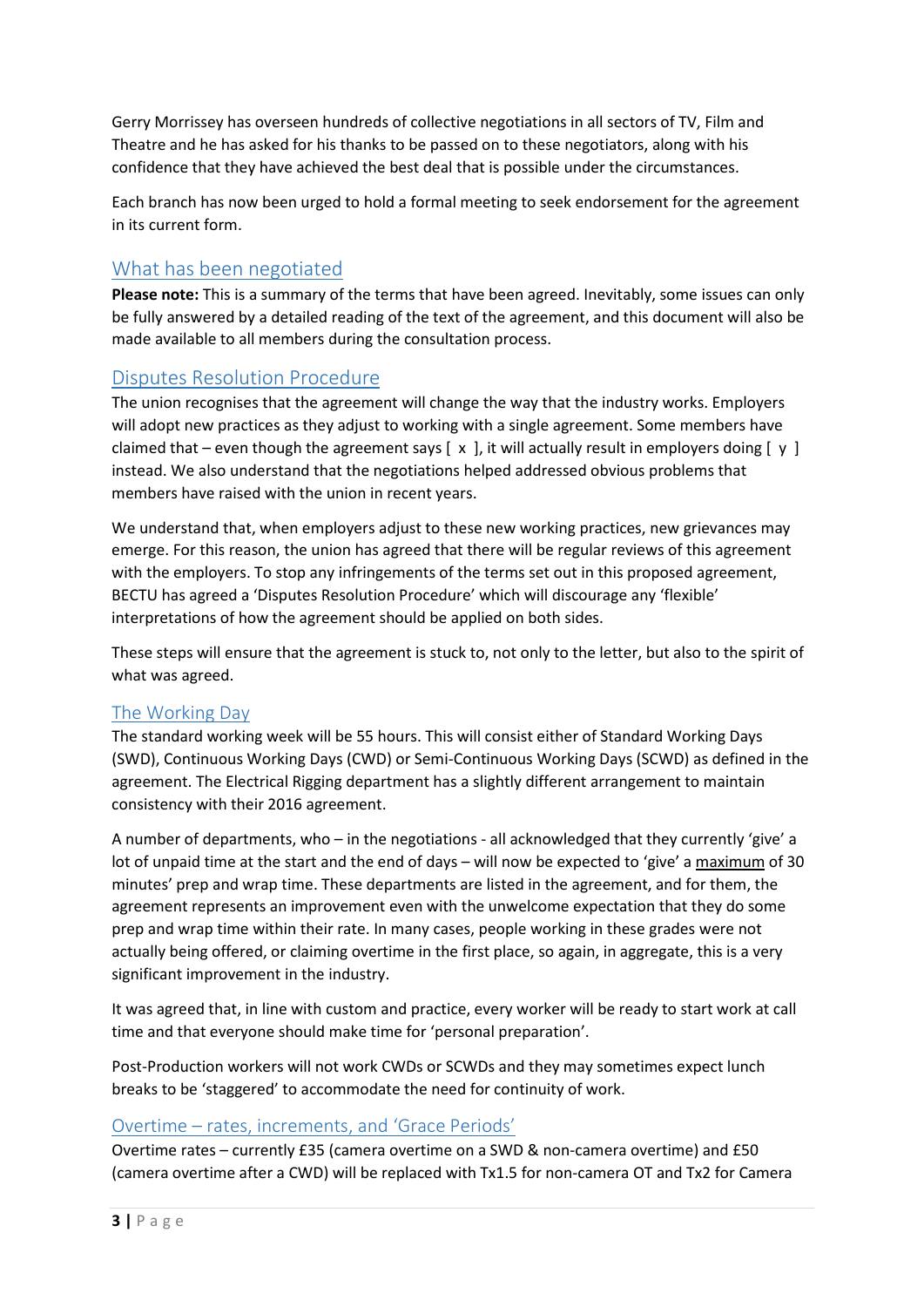OT. There will be a minimum of £25 applied to camera overtime and a ceiling for all overtime of £81.82. As wages go up so will the overtime payment you receive, that has never happened before.

In the case of some selected job-titles (e.g. DOP, Costume Designer, etc) – where BECTU's branches advised that high-earners routinely negotiate their own deals and would prefer this to stay that way, it was agreed that some grades earning over £3,000 per week would negotiate their own overtime.

The grades concerned are listed in the proposed agreement and members should be clear that this part of the agreement only applies to the grades that are listed.

The 'Grace Period' in feature films (in which up to 15 minutes of unpaid work could be added to a day to 'finish a slate') will no longer apply. Instead, all overtime is paid at the overtime rates in 15 minute increments for the first two hours and then in hourly increments thereafter. Branch negotiators agreed that - combined with the new (generally, improved) overtime rates – that this is overwhelmingly positive for members while also incentivising productions to allow people to leave earlier instead of working full hours of overtime.

Currently 'camera overtime' is £35/hr on a Standard Working Day (SWD) and £50/hr on a Continuous Working Day (CWD). Under the new terms those on more than £963/wk will get more than £35/hr and those who are on more than £1375/wk will get more than £50/hr. Those under these figures will get 2T, but never less than £25/hr for Camera Overtime.

Earlier in 2017, some departments had informed productions that they were seeking a £50/hr (SWD) and £65/hr (CWD) overtime rate. With this proposal, anyone on more than £1375/wk will get more than £50/hr and anyone on more than £1788/wk will get more than £65/hr. Anyone on more than £2250/wk will get the maximum OT of £81.82p/hr. This represents a significant improvement on the terms that many of the departments were actually looking for from these negotiations.

Grades that do pre-calls or extended wraps but that are not on the list of regular prep & wrap grades used to get £35/hr. Now they will get 1½T, so those on more than £1284/wk will get more than £35/hr.

At the outset of negotiations, the employers made it clear that they were unwilling to continue paying £50 per hour overtime to low-paid grades and achieving this change was a key objective for them.

The union representatives agreed wholeheartedly with one part of the employer's argument – that no-one should be relying upon excessive overtime to achieve a living wage. In some cases, low-paid crew were able to double their earnings with overtime payments – if they were routinely working many hours of overtime during a week on top of 11 hour days. Consequently, the union's negotiators noted that this allowed everyone to sidestep the issue of the low hourly rates for these grades, thereby actually depressing standard hourly rates at the lower end of the pay-scale.

BECTU's branches agreed that, in many instances, there were achievable steps that could be taken to improve the hourly rates paid to the lowest grades.

In the case of non-camera overtime, the union's research showed that – in most departments – low paid staff were not getting paid overtime anyway and therefore this agreement eradicates this practice in the future.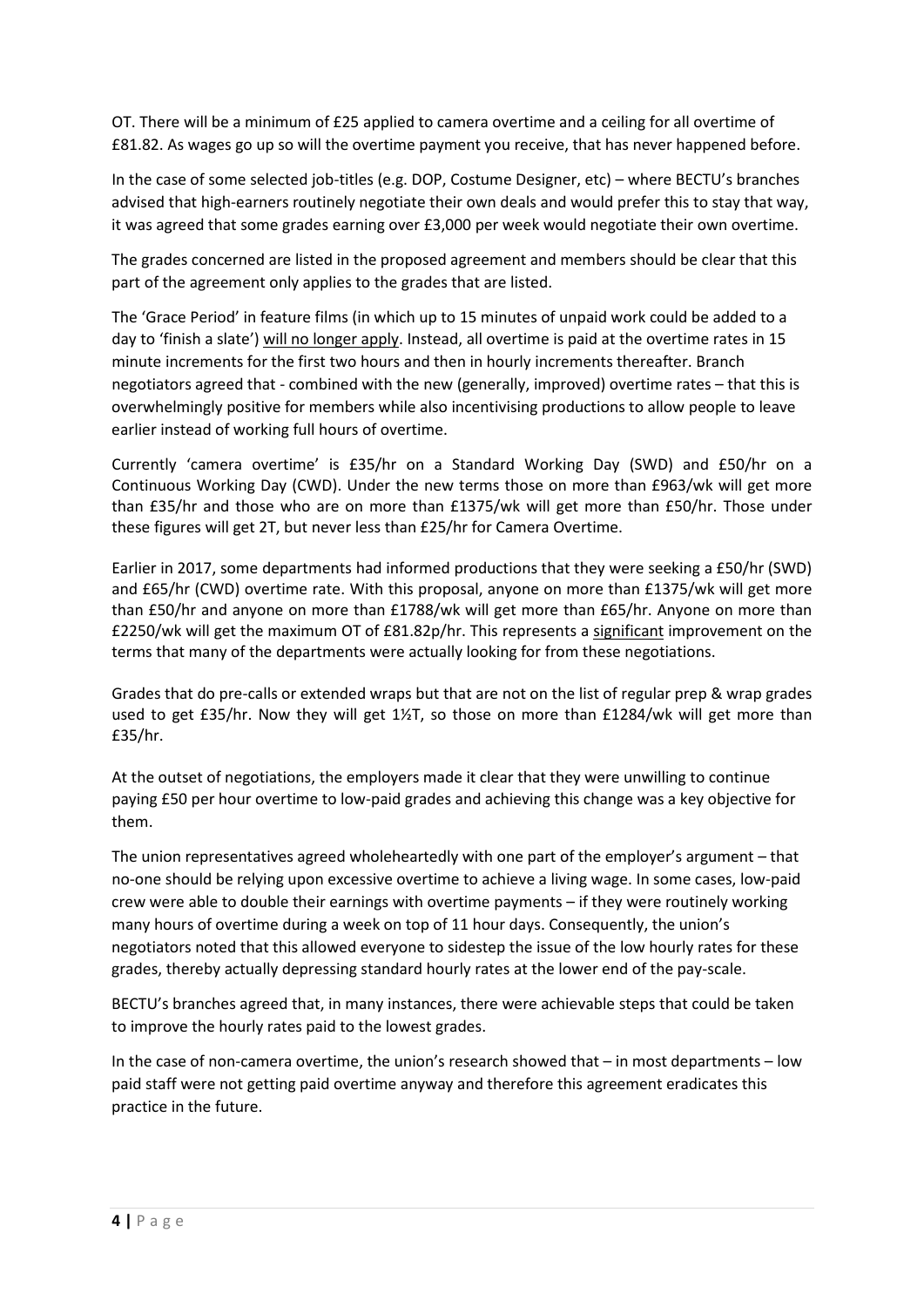# $6<sup>th</sup>$  and  $7<sup>th</sup>$  Days

The union negotiators had a choice: To dig-in and argue for Saturdays and Sundays to be premium days, subject to higher rates of pay, or to focus instead on  $6<sup>th</sup>$  and  $7<sup>th</sup>$  consecutive days. There was no overwhelming consensus in favour of  $6<sup>th</sup>$  and  $7<sup>th</sup>$  days, but where the negotiators consulted their colleagues, there was a clear majority in favour of this alternative.

It was agreed that these days would be paid at Tx1.5 ( $6<sup>th</sup>$  day) and Tx2 ( $7<sup>th</sup>$  day) subject to the floors and ceilings that apply to overtime, and also subject to minimum guaranteed hours as detailed in the proposed agreement. These guaranteed hours are in line with existing custom and practice in the electrical department and this was generally welcomed as it incentivises productions to allow crew to leave earlier than they would if there was a minimum 11 hour 'premium' day.

As a premium rate of Tx1.5 is generally not currently paid for  $6<sup>th</sup>$  days, this was seen as a significant 'win' by BECTU's negotiators.

#### Night Work, Rest Periods, Meal Breaks and Bank Holidays

The proposed agreement defines Night Work as any day that includes shooting hours after midnight, or any unit call between midnight and 3am. An 'early' day is one that starts before 5am and hours prior to 5am are paid at Tx2.

The proposed agreement includes terms that cover the "paid turnarounds" and "clawback", a flatrate night-work premium payment of £20 per night (payable also to dailies), overtime rates for six consecutive nights worked, etc.

"Time Off the Clock" is paid at a rate of Tx1.5 in 30 minute increments, capped at £45 per hour. This rate is higher than the current cap of £35.

The proposed agreement details the timings of meal breaks along with penalities that crew can expect in terms of meals and breaks towards the end of long days. This is another major improvement for many departments who have never received any recognition for broken, delayed or missed meal breaks.

Bank Holidays are paid at Tx2 where worked, and Tx1 when not worked. Daily Crew will be paid at Tx2 when they work Bank Holidays.

## Travel and Bases

Base and location will be clearly defined. Time spent travelling from Production Base (or the hotel on a Resident Location) to/from Location is paid time (at 1½T capped at £45/hr), less the first and last 30 road miles. Expenses will be paid if the production does not provide transport.

Travel between overseas locations and to/from the UK on non-working days will be at the daily rate.

BECTU's negotiators argued for lower periods of unpaid travel time, but the employers made the case that this was, in aggregate, the 'status quo'. The negotiators accepted that this is at least a clearly stated position and provides clear rules and definitions.

It is one of the many areas where crew have suffered from there being no collective agreement. It is an issue that BECTU's negotiators will be looking for improvements on in future negotiations.

## How will BECTU consult on this agreement

BECTU will ballot every member of the relevant branches of the London Production Division, along with members of the Regional Production Division.